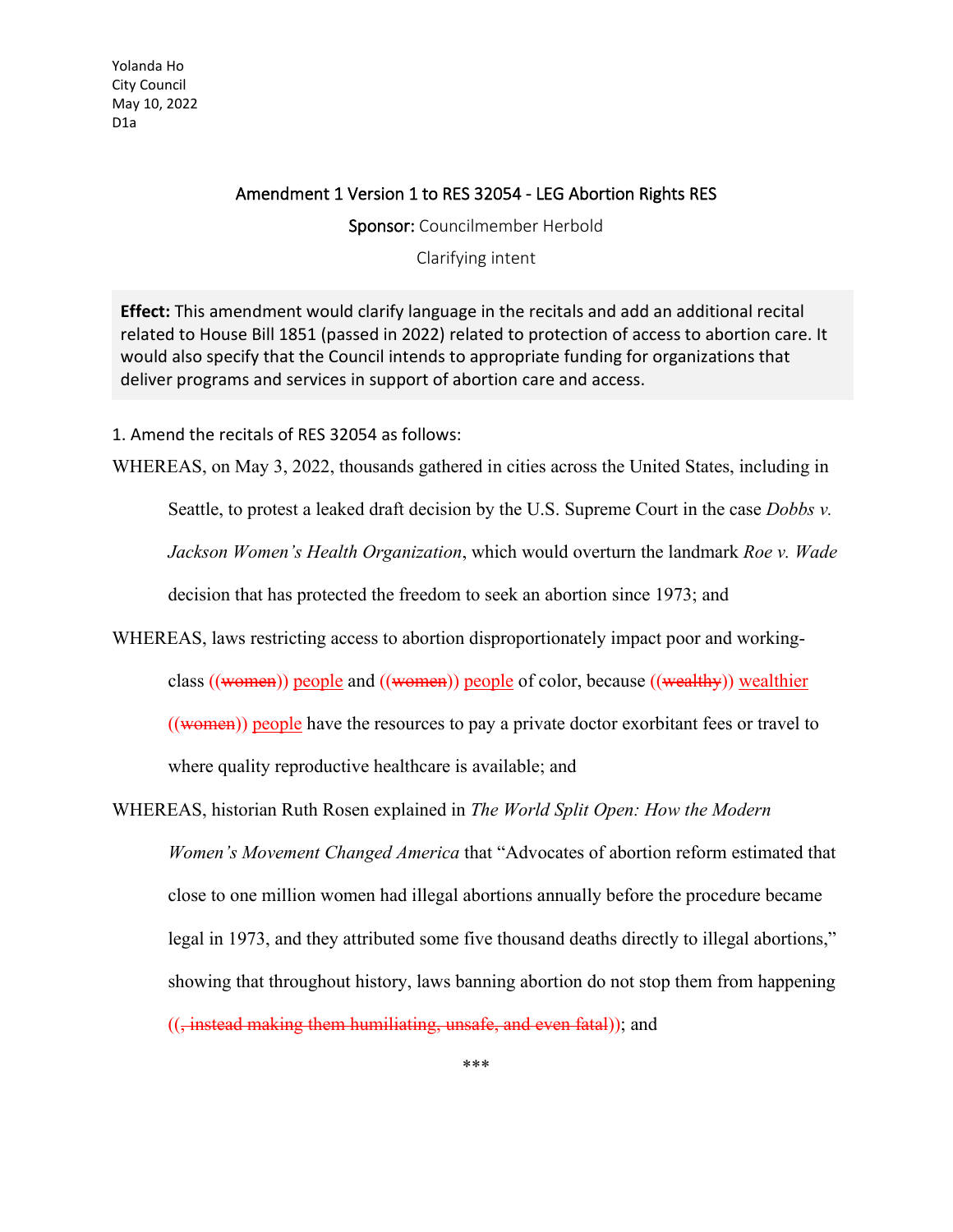Yolanda Ho City Council May 10, 2022 D1a

- WHEREAS, patients in Washington state are hampered from accessing the full range of reproductive healthcare due to hospital consolidation, leading to almost 50 percent of Washington's hospital beds being in Catholic or otherwise religiously-affiliated facilities where reproductive healthcare is limited ((and limitations are not required to be disclosed to patients)); and
- WHEREAS, by passing SB 5602 in 2019, Washington became the only state in the nation to require hospitals to publicly disclose their reproductive healthcare policies on their websites and submit publicly available forms regarding ((access to)) the reproductive healthcare ((available by posting such information on their websites)) services available at their facilities; and
- WHEREAS, HB 1851, passed in 2022, protected Washingtonians from criminalization for their reproductive healthcare decisions and pregnancy outcomes, confirmed that all qualified licensed providers in Washington can offer abortion care to their patients, and ensured that Washington law protects all Washingtonians' right to abortion care, regardless of gender or gender identity; and
- WHEREAS, nonetheless many patients remain unaware that their healthcare provider will not provide them with the full range of healthcare options they may require, especially those in crisis requiring emergent care, and those traveling across state lines who may be unfamiliar with local health systems; and
- WHEREAS, health care entities' restrictions, including discriminatory restrictions ((based in religious doctrine,)) should not hinder patient access to reproductive care; and
- WHEREAS, the ((ACLU of Washington is supporting the)) Keep Our Care Act ((, which)) would prevent health entity consolidations from moving forward if they negatively